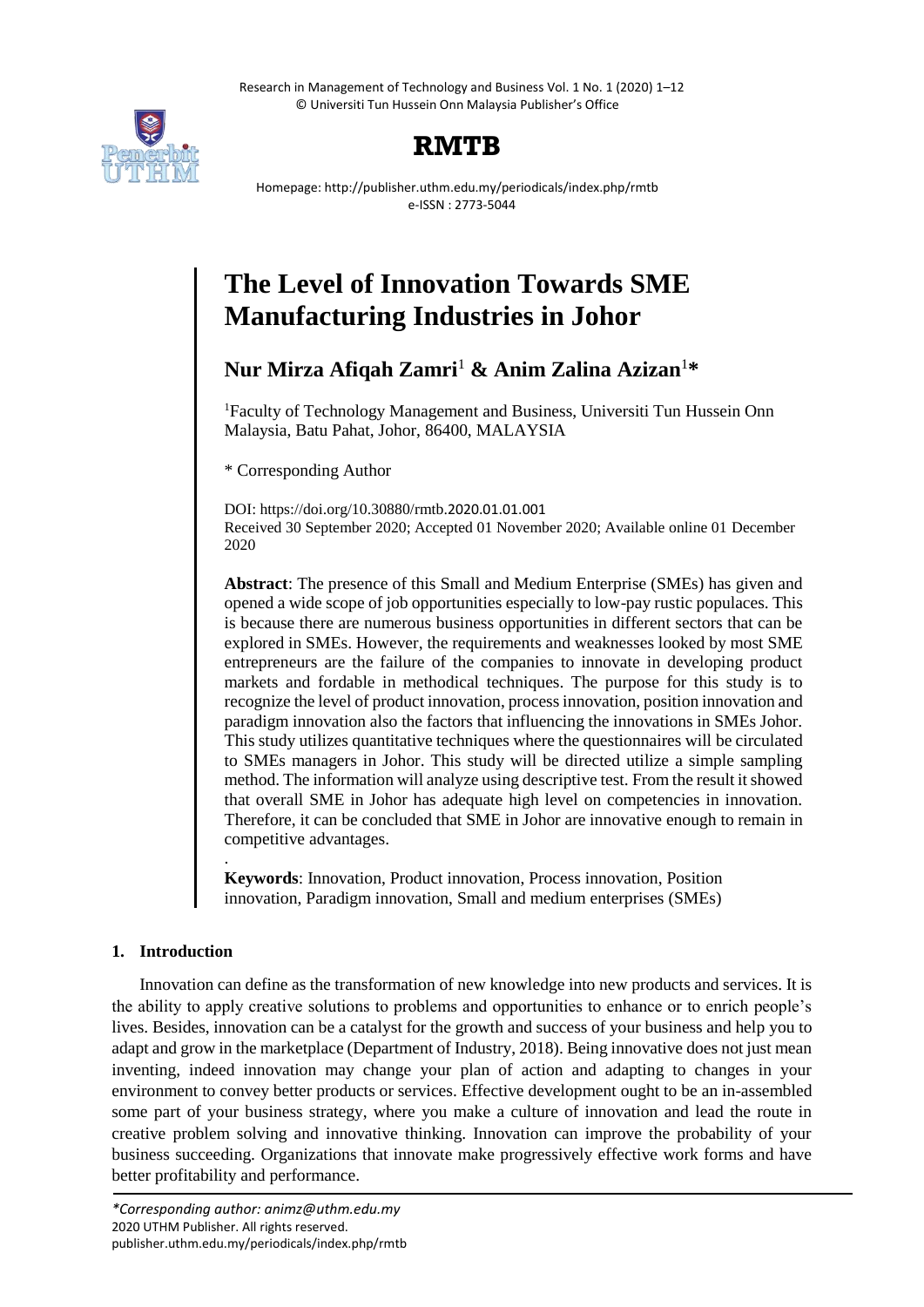The existence of Small and Medium Industries has provided job opportunities very wide especially to the rural population with low incomes. This is because there are many business opportunities in various sectors that can be explored in the SME. Malaysia and several other countries including Singapore, Indonesia and Thailand are also considered as part of developing countries that take an early initiative in promoting small and medium industries.

#### 1.1 Research Background

 According to the 2011 economic census, SMEs in Malaysia, representing 97.3% or 645,136 of the total 662,939 establishments of the whole society in this country. To achieve the government's aim to have a strong SMEs, steady and potential towards contributing to the national economy, SMEs need to know and understand as well as analyzing the theories of innovation in companies in order to compete and survive in the business world

#### 1.2 Problem Statements

 For Malaysia to move forward, it's time the innovations serve as the main booster that will propel the country's economy, particularly by developing innovation in science and technology in order to become a developed nation by the year 2020 (Economic Planning Unit, 2015). However, Malaysia society does not recognize the change and renewal of innovation.

 SMEs requires not only management, but the implementation of quality management systems. SMEs need to identify priorities in terms of resource allocation to the operational aspects and design aspects that require less concern for future planning. In this case, when Datuk Seri Najib Tun Razak, a former Prime Minister attended a Chinese New Year celebration and briefing the Malaysian Innovation Agency organized by the SME Association of Malaysia, calling for the SME community that includes technology and innovation as one of the important components in their business strategy. In addition, the use of technology is very low, especially those involving sophisticated equipment and machinery and the use of technology which is reactive technology is taken to the operating efficiency and not as a strategic method.

#### 1.3 Research Questions

This study has developed the following research question:

- (i) What is the level of product innovation in SME manufacturing industries in Johor?
- (ii) What is the level of process innovation in SME manufacturing industries in Johor?
- (iii) What is the level of position innovation in SME manufacturing industries in Johor?
- (iv) What is the level of paradigm innovation in SME manufacturing industries in Johor?

## 1.4 Research Objectives

From the research question, the study has constructed the following research objectives:

- (i) To identify the level of product innovation in SME manufacturing industries in Johor.
- (ii) To identify the level of process innovation in SME manufacturing industries in Johor.
- (iii) To identify the level of position innovation in SME manufacturing industries in Johor.
- (iv) To identify the level of paradigm innovation in SME manufacturing industries in Johor.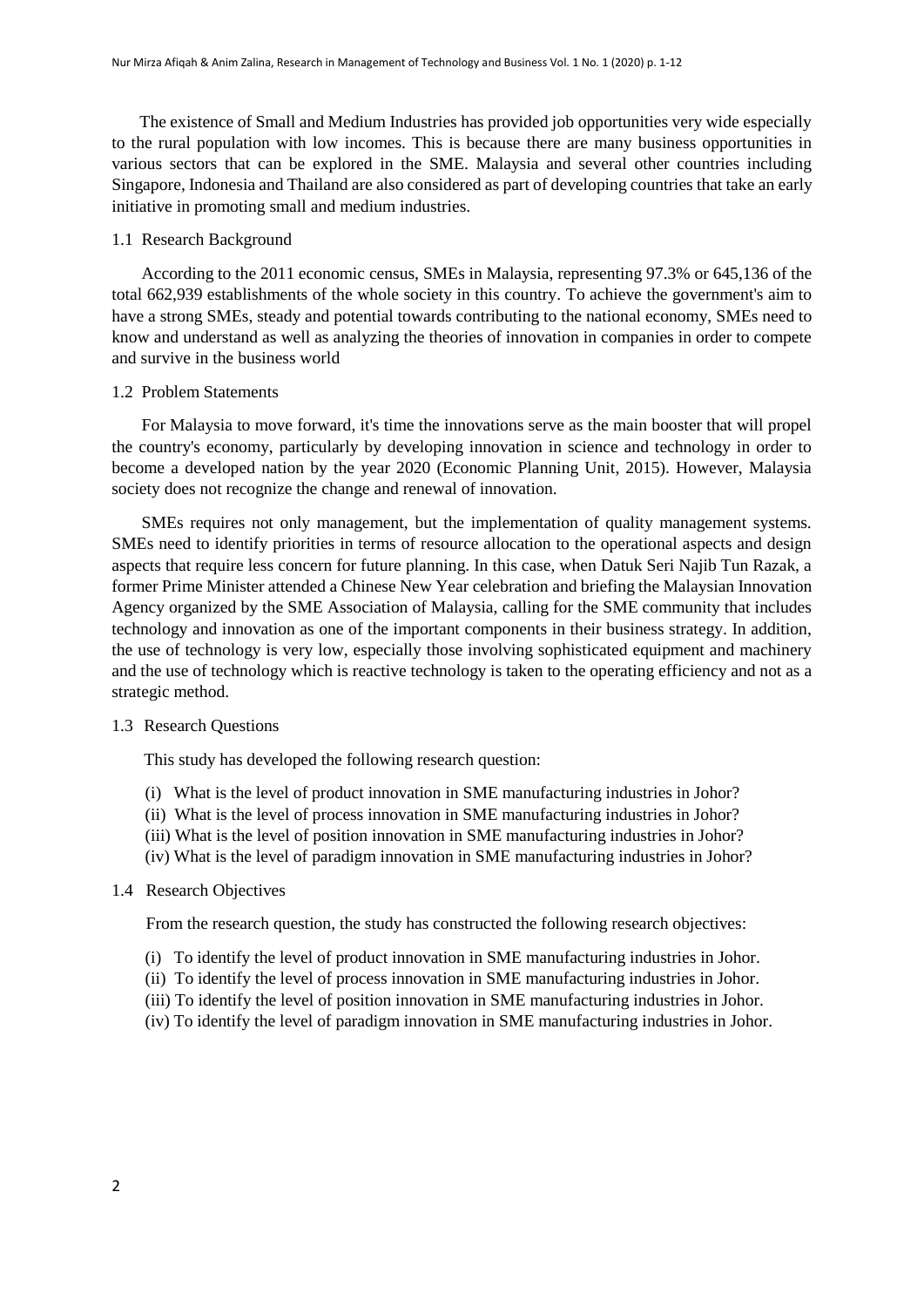## 1.5 Significance of the Study

 In this study, innovation is important for being one of the main strategies used in the firm to achieve competitive advantage and improve profitability in the Malaysian economy. The uses of innovation can contribute to the firm's willingness to adapt and to change internal and external environment (Hult, Hurley & Knight, 2004). Innovation is also beneficial in terms of economic, competitive advantage and positive impact on the business performance of a firm (Talke, Salamo & Kock, 2011). Thus, innovation is an important factor in describing the efficiency of business and entrepreneurial success (Alipour & Karimi, 2011).

## 1.6 Scope of the Study

The scope refers to the items that will be important to determine the level of product innovation, process innovation, position innovation and paradigm innovation in garments manufacturing sector in Johor SMEs. The aim of this study can be focused more precisely and orderly.

## **2. Literature Review**

## 2.1 Small and Medium Enterprises (SMEs)

 Today, the Small and Medium Enterprises is an organization that plays a vital role in the development and growth of the nation's economy and establishes, develops and strengthens the basic structure of national industrial development. Since 2005, a same definition approved by the National SME Development Council (MPKK) has been adopted by all ministries and agencies, financial institutions and regulators involved in SME development programs. The definitions are:

- Manufacturing industry (including based industries), manufacturing related services (MRS). Total annual sales is less than RM25 million or less than 150 full-time employees.
- Basic agriculture and services (including ICT): Annual sales total is less than RM5 millions or less than 50 full-time employees.

 A business can be classified as an SME if it meets one of the two criteria: annual sales or the number of full-time employees, whichever is lower. According to the definition of Operation Size, micro enterprises across all sectors has the annual sales of less than RM300,000 or less than five full-time employees. If a business meets one of the criteria across different operating sizes, the smaller size can be apply. For example, if a firm's annual sales fall under the category of a micro enterprise but the number of employees falls under the category of a small company, then the business will be classified as a micro enterprise.

#### 2.2 Garment manufacturing sector in SMEs

 According to the 2011 Economic Census, the number of SMEs in the food and beverage sector have 5,723 establishments or 15.1% of the total SMEs while in the manufacturing sector, they have 37,861 establishments. The SMEs in the garments sector is the highest in SME manufacturing sectors.

 The garment production systems are a combination of production forms, materials handling, personnel and equipment that immediate work process and produce completed garments. It is a framework that depicts how the two-dimensional texture is changed into a three- dimensional garment in a manufacturing system. The names of the production systems depend on the different elements like use of various machines to collect a garment, format of machines, total number of operators required to produce a garment and number of pieces moving in a production line during the production of garment.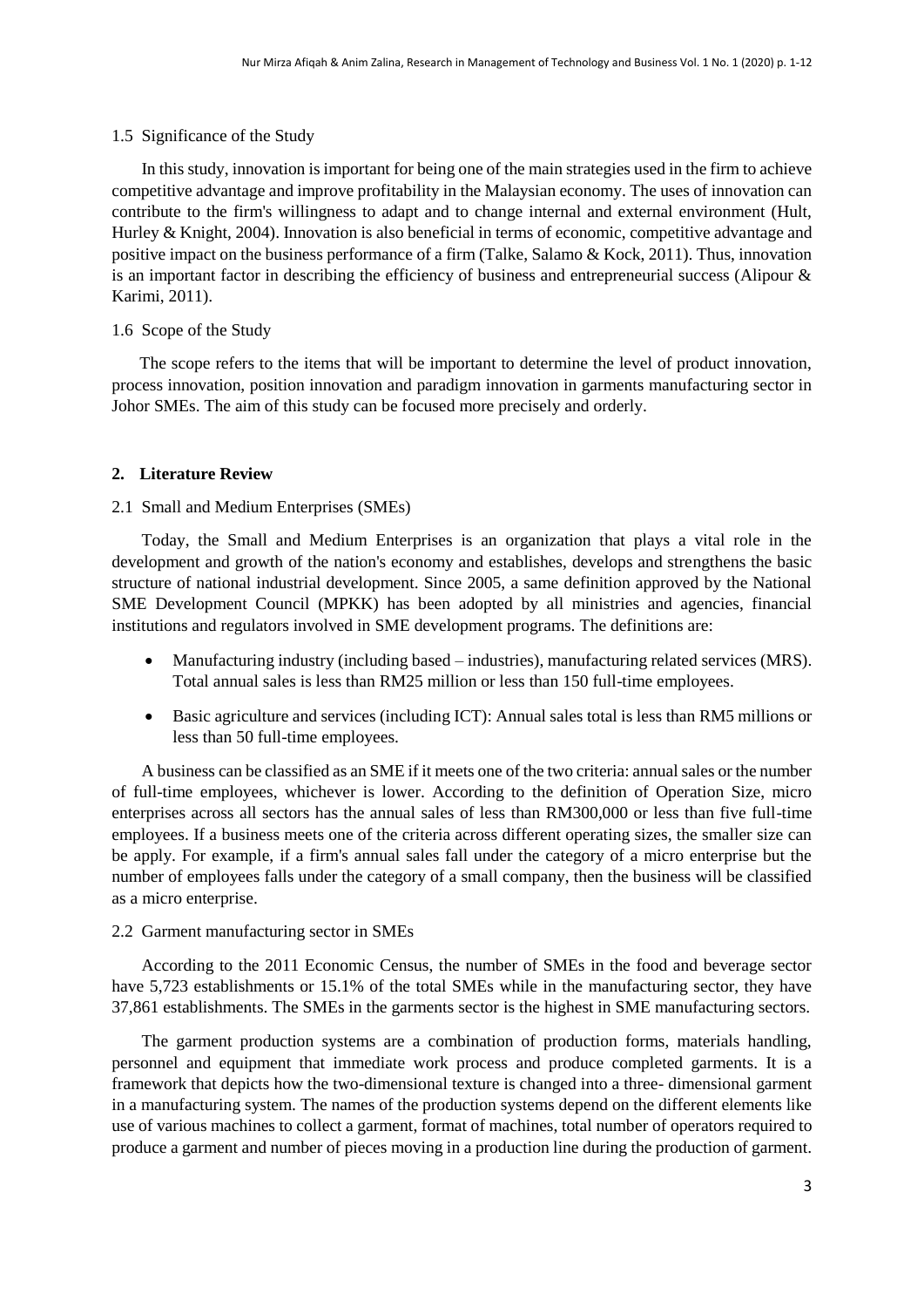Each garment production system needs a reasonable administration theory, materials handling with techniques, plant layout for garments spreading and worker training. The garment industry could join different production systems to accomplish their particular garments' production needs like using just a single production system or a mix of various production activities. Structuring production system guarantees the coordination of different production exercises. There is no specific production system that is all around acknowledged, yet there are various sorts of production system pursued by various associations as talked about in the following area.

#### 2.3 Innovation

 Innovation and creativity are two different meaning and carry their own definitions. Although the two concepts are closely related, there are differences between them (Patterson, 2004; De Jong & Den Hartog, 2010). The word innovation comes from the Latin and originally meant 'renewal'. Most people define innovation as the development of a new technology or the application of a technology to a particular use. Innovation is defined as the ability to create skills in solving problems and opportunities to enhance or enrich the quality of society.

 However, the definition of innovation in the context of this study, defined by Yahya, Pervan and Xu (2013) is a firm's ability to find new and better ways of identifying, acquiring and performing tasks (for example: processes, products, services, management and administration systems, organizational structure and marketing methods) within the organization.

#### 2.4 Dimensions of innovation

 Innovation can take many forms but can be summed up in four dimensions of change which include product innovation, process innovation, position innovation and paradigm innovation. This can be categorized as 4P's of innovation. The tool enables to discover what the innovation process can improve and bring to the business. The innovation space supports the idea generation process and how it can incubate a new idea (2015). Each of the innovations have different definitions and functions whereby all the dimensions can be implemented especially in Small and Medium Enterprise (SMEs). When the firms applied one of the dimensions of innovation in their company, they can convert the business opportunities into marketable ideas (Jamaludin *et al.*, 2017). (i) Product innovation: changes in the products/services an organization offers. (ii) Process innovation: changes in the ways in which products/services are created and delivered. (iii) Position innovation: changes in the context in which products/services are introduced. (iv) Paradigm innovation: changes in underlying mental models which become the framework of what the organization does (Department of Industry, 2018)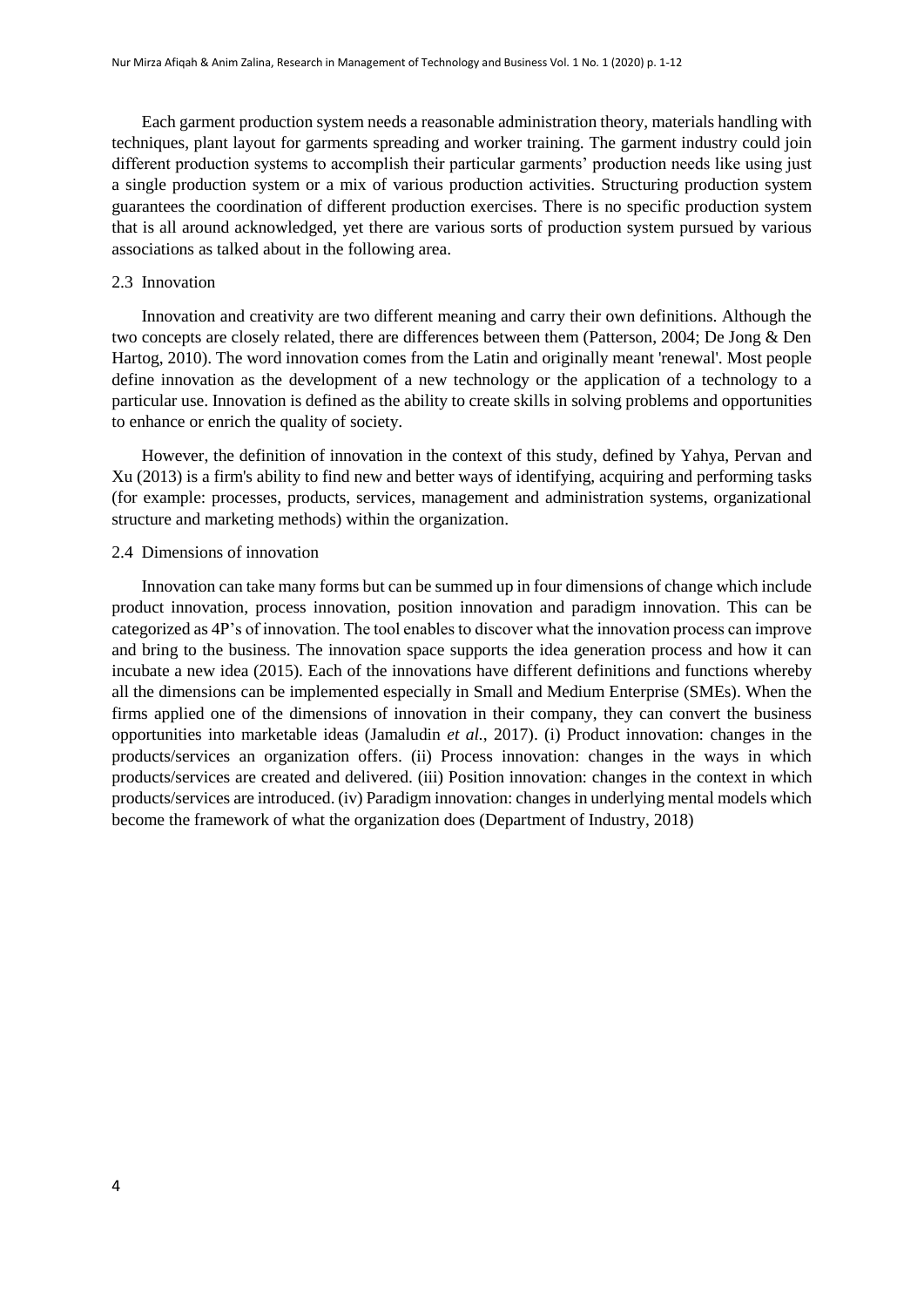## **3. Research Methodology**

 [Figure 1](#page-4-0) shows the flow of the step by step in order to carry out this research as the methodology of the research.



<span id="page-4-0"></span>**Figure 1: A flowchart of the research methodology** 

## 3.1 Research Design

 Quantitative methods were used in this study by collecting data through the distribution of questionnaires to respondents. Quantitative research is related to numerical data and accuracy (Chua, 2006). Quantitative methods are selected to ensure more reliable and accurate results. The data were analyzed using statistical analysis software, SPSS 20 for windows. The research population consisted of SMEs managers only. The total population involved in this study is 100 SME managers in Johor from sources listed by SME Corp. The sample is based on SME managers who answered the questionnaire. The sample needed is a total of 80 respondents. The random sampling method (Simple sampling) will be used in this study. It is the most appropriate method to get the data and information sources to reduce sampling error, especially the small sample size. The instrument used in this study is a set of questionnaires. According to Wiersma (1995), many of the respondents' data can be obtained in a short time and responses were more consistent by using the questionnaire.

|  |  |  | <b>Table 1: Survey structure</b> |
|--|--|--|----------------------------------|
|--|--|--|----------------------------------|

|   | Element                  | Source                                                                                                                                                                                                   |
|---|--------------------------|----------------------------------------------------------------------------------------------------------------------------------------------------------------------------------------------------------|
| A | Respondent Demographic   |                                                                                                                                                                                                          |
| B | The level of innovations | Baregheh, A., Rowley, J., Sambrook, S., & Davies, D.<br>(2012). Food sector SMEs and innovation types. British<br>$1640 - 1653.$<br>Journal,<br>doi:<br>$114(11)$ .<br>Food<br>10.1108/00070701211273126 |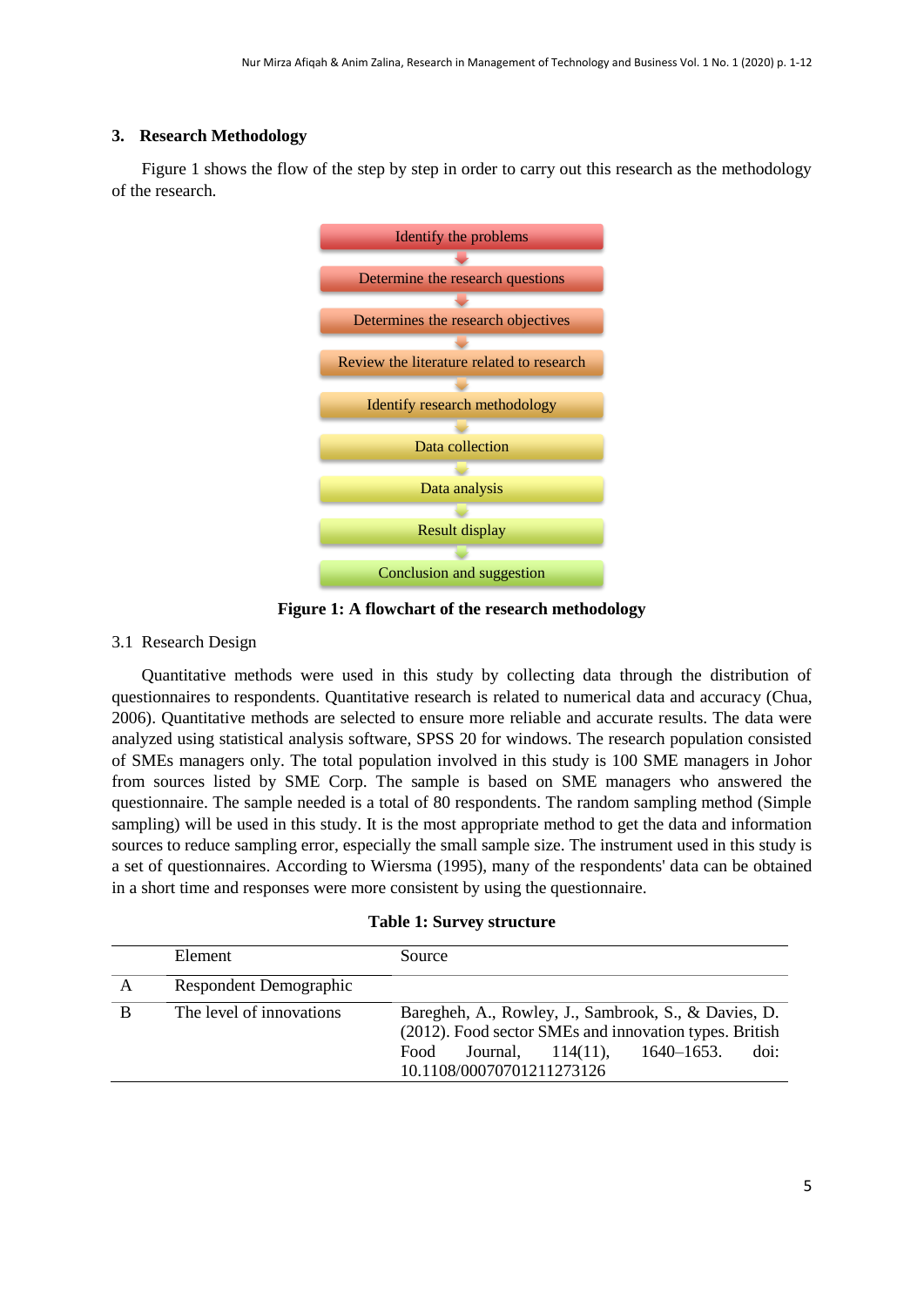#### 3.2 Data Collection

 Primary data are the main data of a study and derived from empirical research conducted using methods such as questionnaires. The primary data for SME innovation study in Johor is made up of information obtained from the questionnaire form. The feedback will be obtained from the respondents can be used to identify the level of product innovation, process innovation, position innovation and paradigm innovation in SMEs manufacturing sector.

 Secondary data is data obtained from literature studies, primary sources, secondary sources, internet searches and library services. Primary sources are sources used to reinforce previously acquired ideas or information such as journals, articles, abstracts, reports and so on. Secondary sources are a great and fast way of finding the information because it can give you a broader picture of a problem or topic being studied. Examples of secondary sources are books and encyclopedias. Recent references have also been obtained through internet searches. In addition, library services such as recent subscriptions and online databases have also become a resource.

 A pilot study is to test the reliability and validity. The aim of this pilot study was to test the understanding of respondents to the items in the questionnaire used. According to (Chua, 2006), a pilot study could help researchers identify the samples and measurements. Descriptive statistics could be the basis for any quantitative data analysis (Trochim, 2000). Descriptive analysis such as mean and standard deviation will be used to display the level of innovation in order to answer the research questions.

#### 3.3 Data Analysis

 For this research, data has been analyzed using descriptive analysis which include frequency, percentage and cumulative percentage. Meanwhile, in order to answer the research questions, mean and standard deviation is used to present the valued result.

## **4. Data Analysis and Results**

#### 4.1 Validity analysis and pilot test reliability

 A pilot study is known as a mini study or a study of reasonableness and is an important part of a study (Chua, 2006). The purpose of this pilot test is to obtain data from experimental trials through small groups of individuals. Also, the value of the item's consistency in terms of item level, item understanding, item usability, and the item's own instructions.

 [Table 2](#page-5-0) shows the result on reliability and validity test for the pilot study of 0.873. This pilot study involved 20 respondents. Through the pilot study, a sample of questions were distributed to the reference group who have the same characteristics as the real group. The sample for the pilot study were 20 managers of SMEs in Johor.

<span id="page-5-0"></span>

| <b>Variables</b> | Cronbach's Alpha | <b>Number of Questions</b> | Number of<br><b>Respondents</b> |
|------------------|------------------|----------------------------|---------------------------------|
| <b>Section B</b> | 0.873            |                            |                                 |
|                  |                  |                            |                                 |

**Table 2: Reliability and validity result for pilot test** 

On the other hand,

**[Table 3](#page-6-0)** shows the Cronbach's Alpha for the actual test reliability test was 0.751 for 35 questions. The total number of respondents involved was 80 respondents. This means that the reliability of this research instrument is good.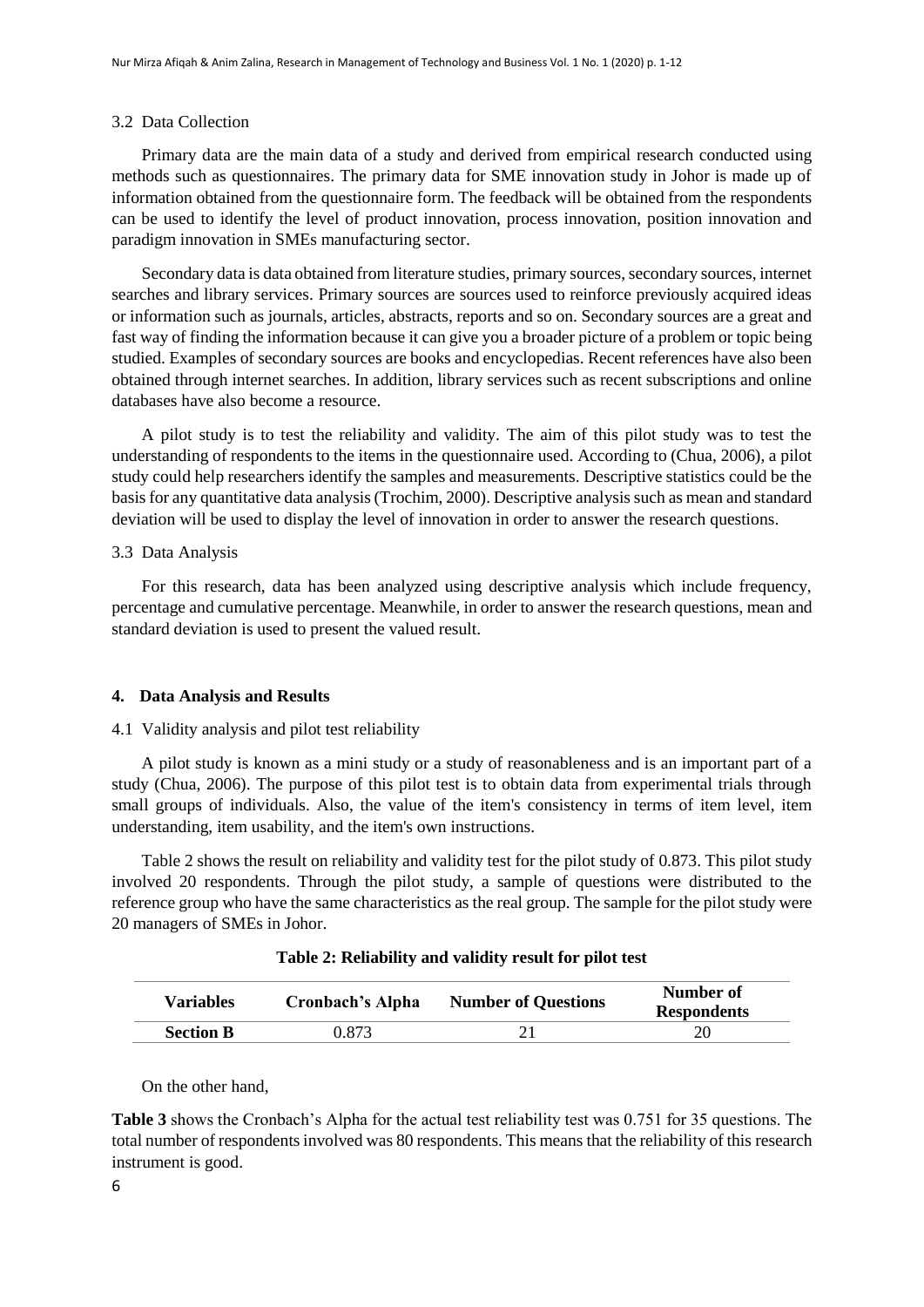<span id="page-6-0"></span>

| <b>Variables</b> | Cronbach's Alpha | <b>Number of Questions</b> | Number of<br><b>Respondents</b> |
|------------------|------------------|----------------------------|---------------------------------|
| <b>Section B</b> | 0.751            |                            | 80                              |

#### **Table 3: Reality and validity test for actual research**

#### 4.2 Descriptive analysis on demography

#### 4.2.1 Demography analysis

 [Table 4](#page-7-0) shows the results of cross tabulation for demography analysis. Out of 80 questionnaires distributed, there are higher number of male respondents that answered the questionnaire. A total of 49 male respondents which equivalent to 61.25% who answered the questionnaire while 31 respondents equivalent to 38.75% comprised female respondents. Respondents by age of five respondents ranged in age from 21 to 30 years old and equaling to 6.25%. Followed by the age group of 31 to 40 years have 17 respondents were 21.25%. Meanwhile, 31 respondents were between the ages of 41 and 50 with 38.75%. Subsequently, a total of 25 respondents were aged between 51 and 60 with 31.25% and 2 respondents were within the age of 61 with 2.5%.

 The table also shows the percentage of marital status surveyed by the researcher. The majority of respondents to this questionnaire consisted of married respondents with 74 respondents and the percentage equal to 92.5%. Meanwhile, single and divorced respondents were same amount respectively and both equal to 3.75%.

 The number of respondents according to the educational level of two respondents was in the same UPSR and STPM level of 2.5%. Furthermore, one respondent in the PMR level was equivalent to 1.25% followed by 35 respondents in the SPM level was equivalent to 43.75%. In addition, 14 respondents in the CERTIFICATION level were 17.5% while seven and 19 respondents were in the DIPLOMA and DEGREE levels respectively 8.75% and 23.75% respectively.

 The majority of respondents doing business in the eight to three-year period, 34 respondents equaling 43%. Whereas the minority of respondents who have been in business over 20 years is one respondent and equals to 1%. Six respondents conducted business in the 20 to 15 years period with 7%. In addition, the number of respondents who did business in 15 to 10 years and less than five years was 19 and 20 respondents respectively, which was 24% and 25% respectively.

 The number of respondents according to other occupations before entering the small and medium enterprises with 16 respondents with a government equivalent of 20%. Followed by 41 respondents working in private with 51%. Whereas 22 and one respondents were self-employed and did not work with any agencies together 28% and 1%, respectively.

 From the table also shows the majority of respondents attended to the entrepreneurship course is 78 respondents with 97.5%. While two respondents are respondents who have never attended entrepreneurship courses and equal to 2.5%. Majority of respondents run the enterprise with joint venture, which represents 74 respondents equivalent to 92.5%. While six respondents are privately with 7.5%. The number of respondents according to the source of business start-up capital, which is 14 respondents who make their own savings as a source of business start-up capital equal to 17.5%. Followed by nine respondents using family loans for a starting capital of 11.25%. Whereas 56 and one respondents used bank loans and real estate as a source of capital for business start-ups equal to 70% and 1.25%. Table shows the highest number of respondents based on the current number of workers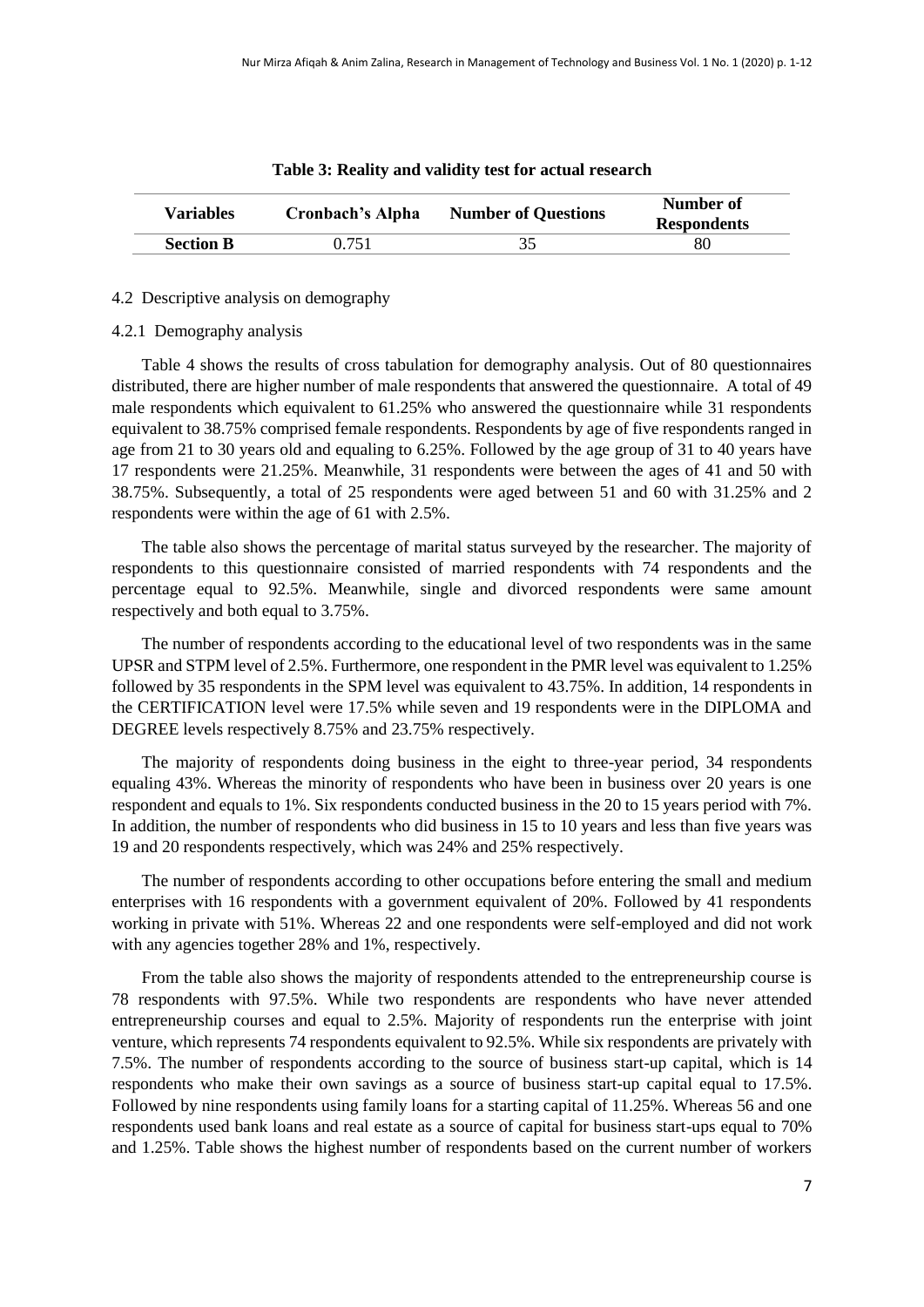which is 47 respondents representing five to 19 persons equivalent to 58.75%. Meanwhile, the current workforce is 32 respondents representing 20 to 50 people and 1 respondent representing one to four people equals 40% and 1.25%.

<span id="page-7-0"></span>

| <b>Variable</b>            | Category             | Frequency      | Percentage<br>(%) | <b>Cumulative</b><br>Percentage<br>(%) |
|----------------------------|----------------------|----------------|-------------------|----------------------------------------|
|                            | Male                 | 49             | 61.25             | 61.25                                  |
| Gender                     | Female               | 31             | 38.75             | 100.00                                 |
|                            | 21-30                | 5              | 6.3               | 6.3                                    |
|                            | $31 - 40$            | 17             | 21.3              | 27.                                    |
| Age                        | $41 - 50$            | 31             | 38.8              | 66.3                                   |
|                            | $51 - 60$            | 25             | 31.3              | 97.5                                   |
|                            | 61 and above         | $\overline{2}$ | 2.5               | 100.00                                 |
|                            | Single               | 3              | 3.8               | 3.8                                    |
| <b>Marital status</b>      | Married              | 74             | 92.5              | 96.2                                   |
|                            | Divorced             | 3              | 3.8               | 100.00                                 |
|                            | <b>UPSR</b>          | $\overline{2}$ | 2.5               | 2.5                                    |
|                            | LCE/SRP/PMR          | 1              | 1.3               | 3.8                                    |
|                            | MCE/SPM/SPM          | 35             | 43.8              | 47.5                                   |
| <b>Education</b>           | HSC/STPM             | $\overline{2}$ | 2.5               | 50.0                                   |
|                            | Certificate          | 14             | 17.5              | 67.5                                   |
|                            | Diploma              | $\overline{7}$ | 8.8               | 76.3                                   |
|                            | Degree               | 19             | 23.8              | 100.00                                 |
|                            | Above 20 years       | 1              | 1.3               | 1.3                                    |
|                            | $20-15$ years        | 6              | 7.5               | 8.8                                    |
| <b>Years in business</b>   | $15-10$ years        | 19             | 23.8              | 32.5                                   |
|                            | $10-5$ years         | 34             | 42.5              | 75.0                                   |
|                            | Less than 5 years    | 20             | 25.0              | 100.00                                 |
| <b>Attended course on</b>  | Yes                  | 78             | 97.5              | 97.5                                   |
| entrepreneurship           | N <sub>o</sub>       | $\overline{2}$ | 2.5               | 100.00                                 |
|                            | Work with government | 16             | 20.0              | 20.0                                   |
|                            | Work in private      | 41             | 51.2              | 71.3                                   |
| Job before join in SME     | company              |                |                   |                                        |
|                            | Self-employment      | 22             | 27.5              | 98.8                                   |
|                            | None                 | 1              | 1.3               | 100.00                                 |
| <b>Type of SME</b>         | Partnership          | 74             | 92.5              | 92.5                                   |
|                            | Privates             | 6              | 7.5               | 100.00                                 |
|                            | Personal saving      | 14             | 17.5              | 17.5                                   |
| <b>Capital resources</b>   | Family loan          | 9              | 11.3              | 28.7                                   |
|                            | Bank loan            | 56             | 70.0              | 98.9                                   |
|                            | Family heritage      | $\mathbf{1}$   | 1.3               | 100.00                                 |
|                            | 1-4 workers          | 1              | 1.2               | 1.2                                    |
| <b>Number of employees</b> | 5-19 workers         | 47             | 58.8              | 60.0                                   |
|                            | 20-50 workers        | 31             | 40.0              | 100.00                                 |

## **Table 4: Descriptive analysis for demography of the respondents**

## 4.2.2 Descriptive analysis on level of innovation

 The research questions are about the level of product innovation, process innovation, position innovation and paradigm innovation in the garments manufacturing sector in Johor SMI. Levels of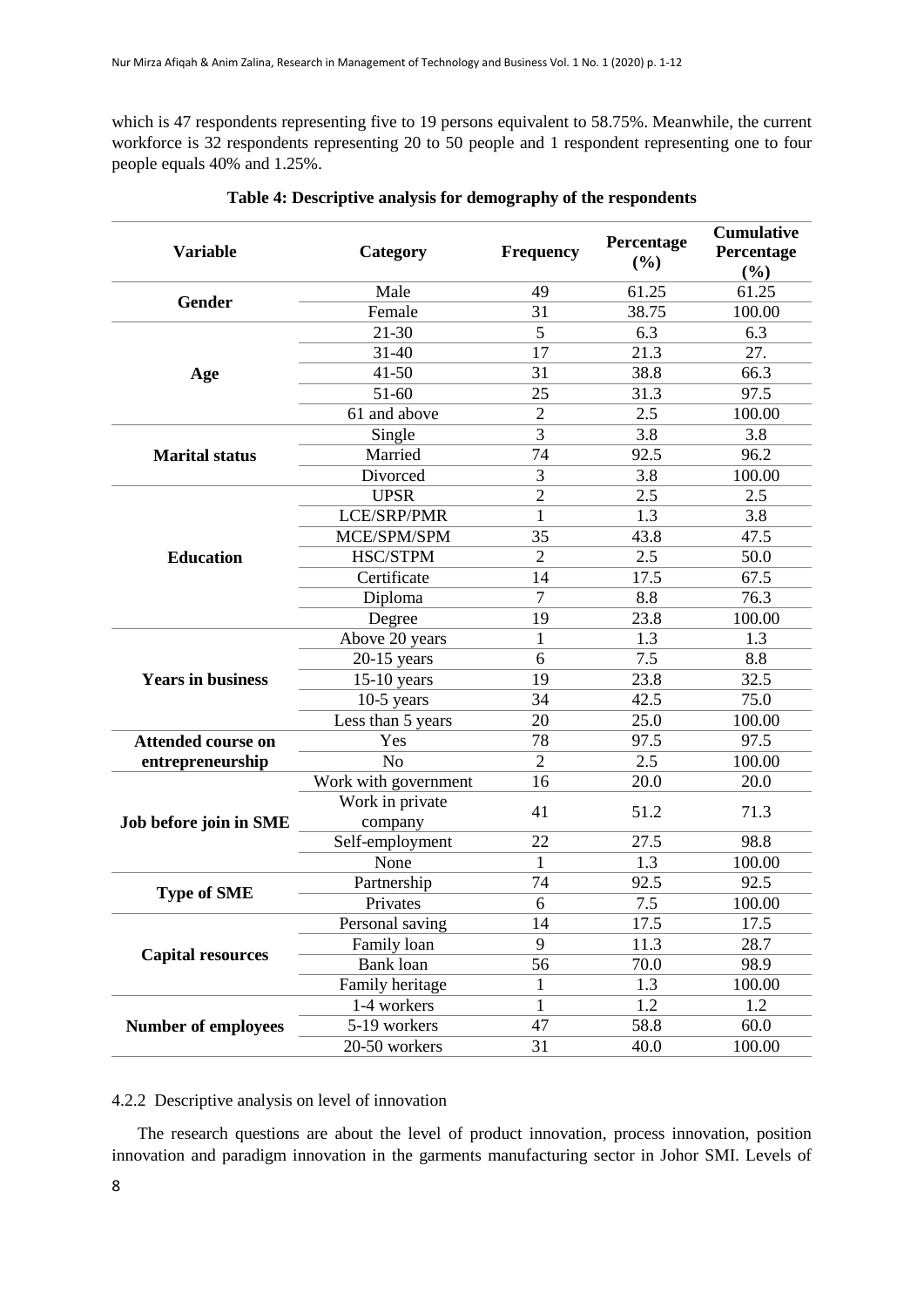product innovation, process innovation, position and paradigm innovation are measured using mean and standard deviation

## 4.2.2.1 Product innovation

 [Table 5](#page-8-0) shows the mean value, standard deviation and rating level of each item in the workload. The table shows that the element with the highest mean value of 4.53 is equivalent to the standard deviation of 0.527 which is to "produce a great deal of creativity and innovation in the product so that it can compete in the market" while the lowest mean is 4.35 equivalent to the standard deviation of 0.553 which is "product creation to attract customers." This means that most respondents agree that they are more satisfied with bringing more creativity and product innovation to the market than creating new products to attract customers. Looking at the overall mean value, product innovation is at a high level.

<span id="page-8-0"></span>

| N <sub>0</sub> | <b>Product innovation</b>                                                                           | <b>Mean</b> | <b>Standard</b><br>deviation | Rating<br>level |
|----------------|-----------------------------------------------------------------------------------------------------|-------------|------------------------------|-----------------|
| 1.             | Always come up with new ideas in the production of a<br>product.                                    | 4.41        | 0.54                         | High            |
| 2.             | Product updates are made based on market demand and<br>requirements.                                | 4.43        | 0.57                         | High            |
| 3.             | Adding value to existing products is in line with market<br>demand.                                 | 4.44        | 0.57                         | High            |
| 4.             | All changes depend on the views and comments of the<br>users and try to improve.                    | 4.44        | 0.57                         | High            |
| 5.             | Creating new products to attract customers                                                          | 6.35        | 0.55                         | High            |
| 6.             | Produces a lot of creativity and innovation in the product<br>so that it can compete in the market. | 4.53        | 0.53                         | High            |
| 7.             | Ensuring that the product is produces can help bring about<br>the benefits to the company.          | 4.41        | 0.57                         | High            |
| 8.             | Always be aware of changes in local and external markets.                                           | 4.44        | 0.52                         | High            |
| 9.             | Ongoing efforts to upgrade existing products.                                                       | 4.51        | 0.50                         | High            |

## **Table 5: Score mean for item in product innovation**

## 4.2.2.2 Process innovation

 [Table 6](#page-8-1) shows that the element with the highest mean value of 4.31 equals the standard deviation of 0.466 which is "improvement in existing machinery and equipment" while the lowest mean value of 4.18 equals the standard deviation of 0.497 "tendency to introduce process new "This means that most respondents agree that they are more satisfied with improvements in existing machinery and equipment than the tendency to introduce new processes Looking at the average overall mean value, process innovation is at a high level.

<span id="page-8-1"></span>

| N <sub>0</sub> | <b>Process innovation</b>                                                            | <b>Mean</b> | <b>Standard</b><br>deviation | Rating<br>level |
|----------------|--------------------------------------------------------------------------------------|-------------|------------------------------|-----------------|
| 1.             | A tendency to introduce new processes.                                               | 4.18        | 0.5                          | High            |
| ۷.             | Ability to customize production, inventory, distribution and<br>logistics processes. | 4.2         | 0.54                         | High            |
| 3.             | Respond to new processes introduced by other companies.                              | 4.25        | 0.57                         | High            |
| 4.             | Improvements in existing machinery and equipment.                                    | 4.31        | 0.47                         | High            |

## **Table 6: Score mean for process innovation**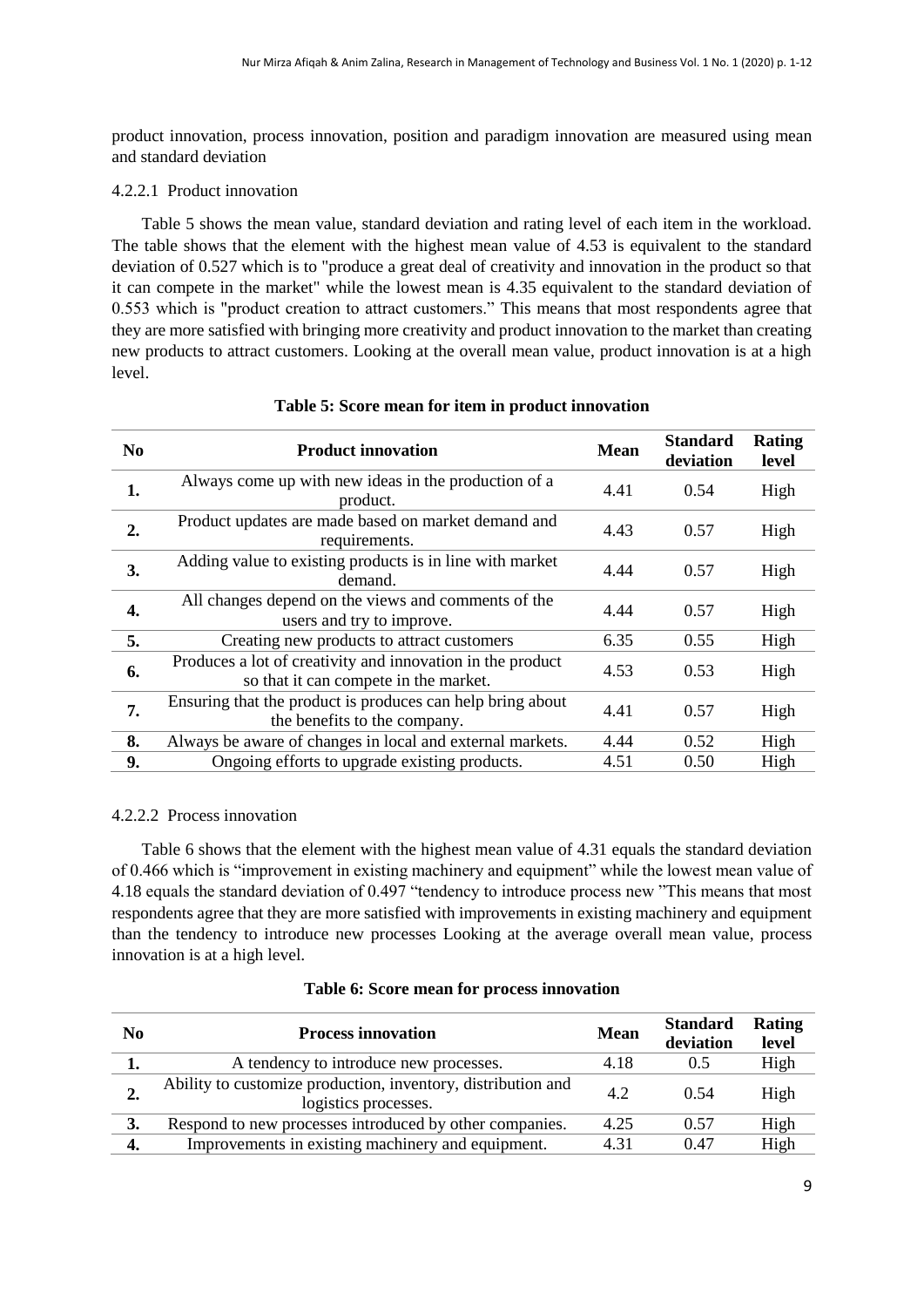|  | Customizing the machine and producing its own<br>processing solution. | 4.30 |  | High |
|--|-----------------------------------------------------------------------|------|--|------|
|--|-----------------------------------------------------------------------|------|--|------|

### 4.2.2.3 Position innovation

 [Table 7](#page-9-0) shows that the element with the highest mean value is 4.30 with the standard deviation of 0.513 being "knowledge of market position" while the lowest mean value is 4.23 with the standard deviation of 0.527 "knowledge of different position segments". This means that most respondents agree that they are more satisfied with their knowledge of market position than knowledge about different segments of the customer position. Looking at the overall mean value, position innovation is at a high level.

<span id="page-9-0"></span>

| N <sub>0</sub> | <b>Position innovation</b>                                   | <b>Mean</b> | <b>Standard</b><br>deviation | Rating<br>level |
|----------------|--------------------------------------------------------------|-------------|------------------------------|-----------------|
| 1.             | Taking a product or service and offering it in a new market. | 4.24        | 0.53                         | High            |
| 2.             | Knowledge of different position market segments.             | 4.23        | 0.53                         | High            |
| 3.             | Creating good positioning team.                              | 4.27        | 0.50                         | High            |
| 4.             | Knowledge of market position.                                | 4.30        | 0.51                         | High            |

## **Table 7: Score mean for position innovation**

#### 4.2.2.4 Paradigm innovation

 [Table 8](#page-9-1) shows that the element with the highest mean value is 4.31 equivalent to the standard deviation of 0.587 that is "your company has a new or significantly improved knowledge management system for better use or better exchange of information, knowledge and skills. Good in the company." while the lowest mean value is 4.15, equivalent to the standard deviation of 0.713 which is "your company innovates with the SMI in the garments manufacturing sector." This means that most respondents agree that they are more likely to have a new or significantly improved knowledge management system for better use or better exchange of information, knowledge and skills within the enterprise rather than undertaking paradigm innovation for SMEs in the garments manufacturing sector. Looking at the overall mean value, paradigm innovation is at a high level.

<span id="page-9-1"></span>

| N <sub>0</sub> | <b>Paradigm innovation</b>                                                                                                                                                         | <b>Mean</b> | <b>Standard</b><br>deviation | Rating<br>level |
|----------------|------------------------------------------------------------------------------------------------------------------------------------------------------------------------------------|-------------|------------------------------|-----------------|
| 1.             | Your company is having the innovation of SMEs in the<br>garments manufacturing sector.                                                                                             | 4.15        | 0.71                         | High            |
| 2.             | Changes in business practices, workplace organizations, or<br>external relationships that reflect the organizational<br>methods used at the firm.                                  | 4.26        | 0.63                         | High            |
| 3.             | Your company has undergone major changes to the work<br>organization within the enterprise such as changes in<br>management structure and integrating different<br>departments.    | 4.20        | 0.70                         | High            |
| 4.             | Your company has a new or significantly improved<br>knowledge management system for better use or better<br>exchange of information, knowledge and skills, good in the<br>company. | 4.31        | 0.59                         | High            |

#### **Table 8: Score mean for paradigm innovation**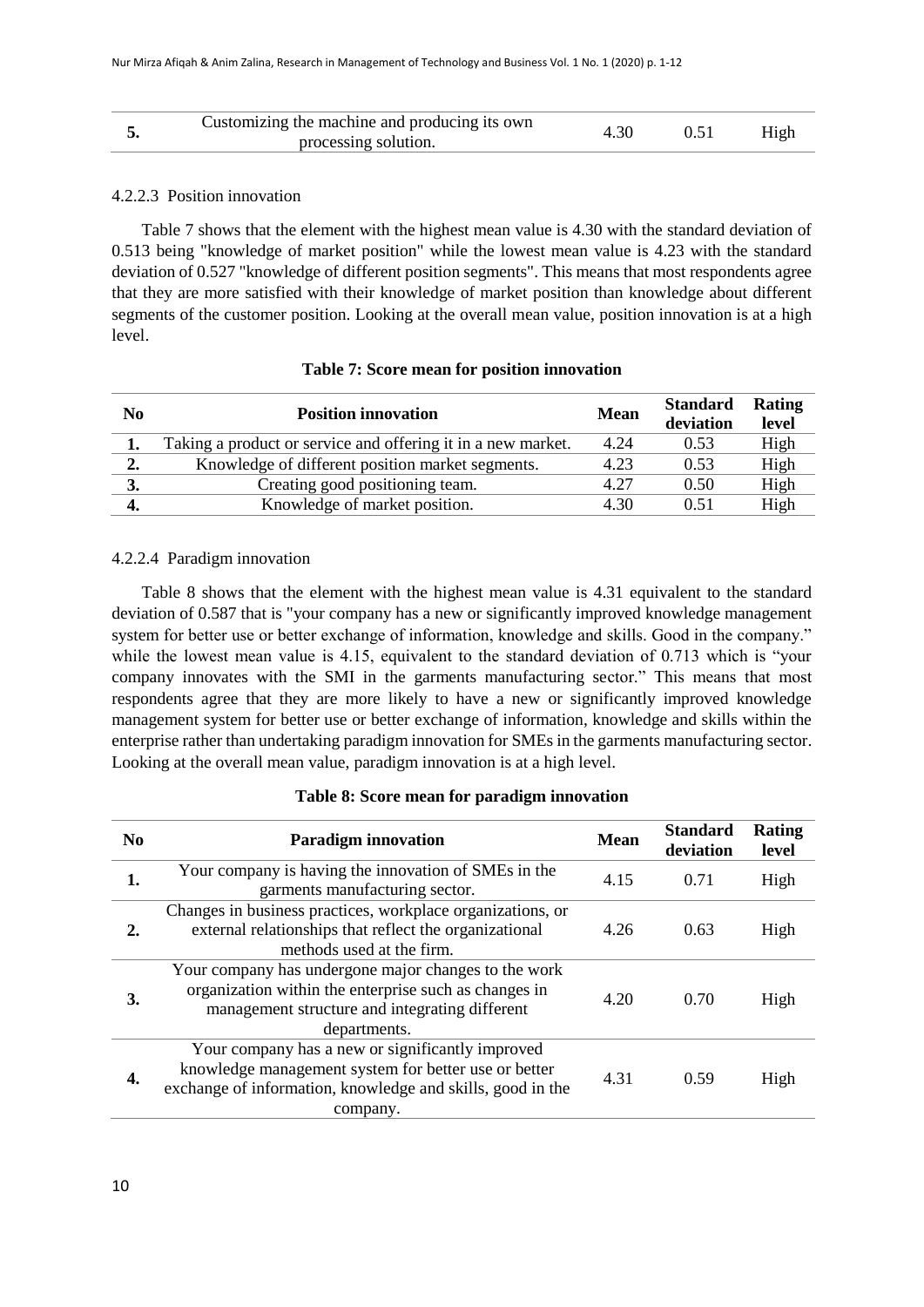#### 4.2.2.5 Overall score mean innovation

 [Table 9](#page-10-0) shows the overall min result for every innovations occurred at Johor's SME premises. The overall average is at the high level of score.

<span id="page-10-0"></span>

| <b>SMIE Innovation in Johor</b> | Item | Min           | SD   | <b>Rating Level</b> |
|---------------------------------|------|---------------|------|---------------------|
| <b>Product innovation</b>       |      | 4.44          | 0.34 | High                |
| <b>Process innovation</b>       |      | 4.25          | 0.34 | High                |
| <b>Position innovation</b>      |      | 4.26          | 0.39 | High                |
| <b>Paradigm innovation</b>      |      | $4.2^{\circ}$ | 0.49 | High                |

#### **Table 9: Score mean for every innovation in Johor' SME**

#### **5. Discussion and Conclusion**

#### 5.1 Discussion

 The objectives of this study are to identify the level of product innovation, process innovation, position and paradigm innovation in the garments manufacturing sector in Johor SME. To determine the stage in this study, the mean score values for the levels of product innovation, process innovation, position innovation and paradigm innovation were calculated. The mean score results indicate that small and medium industries have high levels of innovation. This shows that managers are already aware with the importance of innovation in business by enhancing the development of knowledge related to innovation. Furthermore, before implementing an innovation, managers should first have the knowledge that the innovation works as planned. Furthermore, managers argue that product innovation plays a key role in improving corporate performance. This is because, according to Crawford and De Benedetto (2000) innovations are used throughout the entire operation of the company in which a new product is created and marketed including innovation in all its usability processes. Furthermore, according to Lukas and Ferrel (2000) product innovation acts as a process of applying new technology into a product so that the product has added value.

 Managers at SME Johor have the opinion that process innovations need to make improvements in terms of upgrades in existing machines and equipment, customize machines and produce their own processing solutions, ability to customize production processes, inventory, distribution and logistics, response to new processes introduced by companies and a tendency to introduce new products. This is because the process innovation at SME Johor is less encouraging.

#### 5.2 Research limitations

 There are some limitations in conducting this study, the first limitation is that researchers have limited time to collect data. This is because, the researchers are having a hard time getting feedback from the respondents. In addition, some respondents took a long time to respond to the survey form. This causes the data collection process to take longer than the specified time.

#### 5.3 Suggestions

 The study was conducted in a small, medium-sized industry around Johor. Respondents are from organizational managers. As a suggestion, researchers can increase the sample size by distributing it to respondents with larger populations and samples. Researchers may conduct such studies in other areas in the future. This is because, the data available is likely to be quite different from the found in this study. Furthermore, through feedback from the respondents, researchers will discover new research